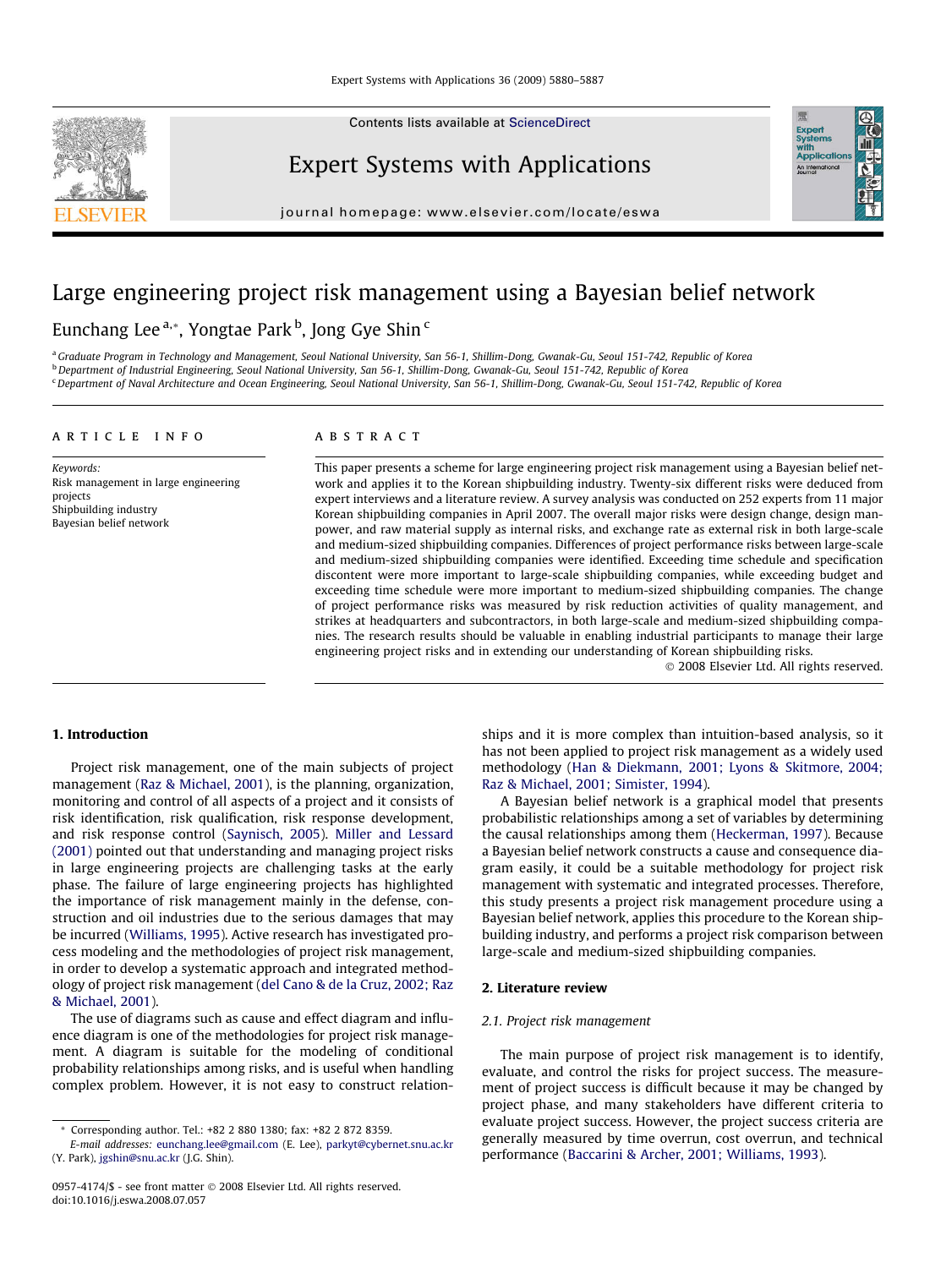| <b>Table 1</b>                              |
|---------------------------------------------|
| Examples of project risk management process |

| Chapman             | Cooper et al.            | <b>NASA</b>                                 | Boehm                                | Patterson and Neailev         | Tummala and Leung             | Zhi                 |
|---------------------|--------------------------|---------------------------------------------|--------------------------------------|-------------------------------|-------------------------------|---------------------|
| Various industries  | Various industries       | Various industries                          | Software<br>development              | Automotive<br>manufacturing   | Utility sector                | Construction        |
| Define/focus        | Establish the<br>context | Risk planning                               |                                      |                               |                               | Risk classification |
| Identify            | Identify the risks       | Risk identification<br>and characterization | Risk identification                  | Risk identification           | Risk or hazard identification | Risk identification |
| Structure/ownership |                          |                                             |                                      | Risk assessment               | System hazard analysis        | Risk assessment     |
| Estimate            | Analyze the risks        | Risk analysis                               | Risk analysis<br>Risk prioritization | Risk analysis                 | Ranking of hazards            |                     |
| Evaluate            |                          |                                             | Risk management<br>planning          |                               | Development of action plans   |                     |
| Plan                | Evaluate the risks       | Risk mitigation<br>and tracking             | Risk resolution                      | Risk reduction/<br>mitigation | Risk evaluation               | Risk response       |
| Manage              | Treat the risks          |                                             | Risk monitoring                      | Risk monitoring/loop          | Risk control and monitoring   |                     |

Various studies have proposed the process of project risk management for project success, as shown in Table 1 [\(Boehm, 1991;](#page--1-0) [Chapman, 1997; Cooper, Grey, Raymond, & Walker, 2005; NASA,](#page--1-0) [1995; Patterson & Neailey, 2002; Tummala & Leung, 1996; Zhi,](#page--1-0) [1995\)](#page--1-0). Though some studies used a detailed process for specific application ([Kwak & Stoddard, 2004\)](#page--1-0), or a modified process for evaluating the risk ranking of various projects ([Baccarini & Archer,](#page--1-0) [2001](#page--1-0)), the general project risk management process consisted of four phases: risk classification and identification, risk assessment, risk analysis, and risk control.

In each phase of a project risk management process, common methodologies proposed by [Lyons and Skitmore \(2004\), Raz and](#page--1-0) [Michael \(2001\) and Simister \(1994\)](#page--1-0) are as follows:

In the risk identification phase, the main methodologies are brainstorming, document review, Delphi technique, checklist analysis, and assumptions analysis. The risk analysis phase can be divided into qualitative risk analysis and quantitative risk analysis. The former includes risk probability and impact assessment, and probability and impact matrix, while the latter includes sensitivity analysis, expected monetary value analysis, and decision tree analysis using utility theory ([de Klert, 2001\)](#page--1-0). Other methodologies include simulation ([Duffey & van Dorp, 1999\)](#page--1-0), cause and effect diagram, influence diagram, game theory, and fuzzy theory ([Carr](#page--1-0) [& Tah, 2001; Kuchta, 2001\)](#page--1-0). Fault tree and event tree analyses are also used in technical risk analysis as quantitative risk analysis ([Molak, 1997; NASA, 1995\)](#page--1-0). Since various methodologies exist in each process of project risk management, [del Cano and de la Cruz](#page--1-0) [\(2002\)](#page--1-0) recommended suitable methodologies with consideration for project scale, complexity, and organization risk maturity level. They also suggested that most of the methodologies are suitable for large engineering projects.

However, [Han and Diekmann \(2001\)](#page--1-0) described the following disadvantages of these methodologies: intuition-based analysis and analytical methods are unsuitable for complex problems, a statistical approach requires tremendous effort in data collection, a decision tree has complexity in the form of correlated variables, simulation needs a mathematical model and the probability density function needs to be defined for each variable, a neural network is highly sensitive to data set, and an influence diagram requires detailed representation of the relationships. [Han and](#page--1-0) [Diekmann \(2001\)](#page--1-0) therefore used the cross impact analysis method for construction project go/no-go application. However, the cross impact analysis method has the disadvantages of demanding the experts' estimation of conditional probabilities or joint probabilities of event pairs, or the marginal probability of events ([Weimer-Jehle, 2006](#page--1-0)).

A Bayesian belief network is used in this study for large engineering project risk management because it can easily present a detailed representation of the relationships and calculate conditional probabilities of risk items which are the disadvantages of the influence diagram and cross impact method.

#### 2.2. A Bayesian belief network

A Bayesian belief network, also called a causal network or belief network, is a powerful tool for knowledge representation and reasoning under conditions of uncertainty ([Cheng et al., 2002](#page--1-0)), and visually presents the probabilistic relationships among a set of variables ([Heckerman, 1997](#page--1-0)). It is frequently applied in real-world problems such as diagnosis, forecasting, automated vision, sensor fusion, and manufacturing control [\(Heckerman, Mamdani, &](#page--1-0) [Wellman, 1995\)](#page--1-0). It has been extended to other applications including transportation ( [Ulegine, Onsel, Topcu, Aktas, & Kabak, 2007\)](#page--1-0), ecosystem and environmental management [\(Uusitalo, 2007\)](#page--1-0), and software risk management [\(Fan & Yu, 2004\)](#page--1-0). A Bayesian belief network has many advantages such as suitability for small and incomplete data sets, structural learning possibility, combination of different sources of knowledge, explicit treatment of uncertainty and support for decision analysis, and fast responses [\(Uusitalo,](#page--1-0) [2007](#page--1-0)). It is therefore applied to decision support systems with uncertainty.

A Bayesian belief network consists of qualitative and quantitative parts [\(van der Gaag, 1996](#page--1-0)). The qualitative part of a Bayesian belief network, so-called structural learning, is the graphical representation of independence holding among variables and has the form of an acyclic directed graph. There are two methods for structural learning using data. One is a Bayesian approach based on scoring and searching, the other is a constraint-based approach based on independence test. A Bayesian approach finds the optimal model structure from data after a Bayesian belief network is constructed by the user's priori knowledge, and a constraint-based approach finds the optimal model structure from conditional dependences in each pair of variables. However, a constraint-based approach is commonly used due to its computational simplicity compared to the Bayesian approach ([Uusitalo, 2007](#page--1-0)).

A PC algorithm which is widely used in the constraint-based approach connects all nodes, deletes connections according to the conditional independence from any node as a center to neighbor nodes, and finally represents the directions ([Spirtes, Glymour, &](#page--1-0) [Scheines, 1993\)](#page--1-0). [Abellan, Gomez-Olmedo, and Moral \(2006\)](#page--1-0) highlighted the advantages of a PC algorithm in having an intuitive basis and the ability to recover a causal structure of an equivalent true model for the data. Therefore, this study used a PC algorithm based on [Spirtes et al. \(1993\)](#page--1-0).

The quantitative part of a Bayesian belief network, the so-called parameter learning, finds dependence relations as joint conditional probability distributions among variables using cause and consequence relationships from the qualitative part and data of vari-